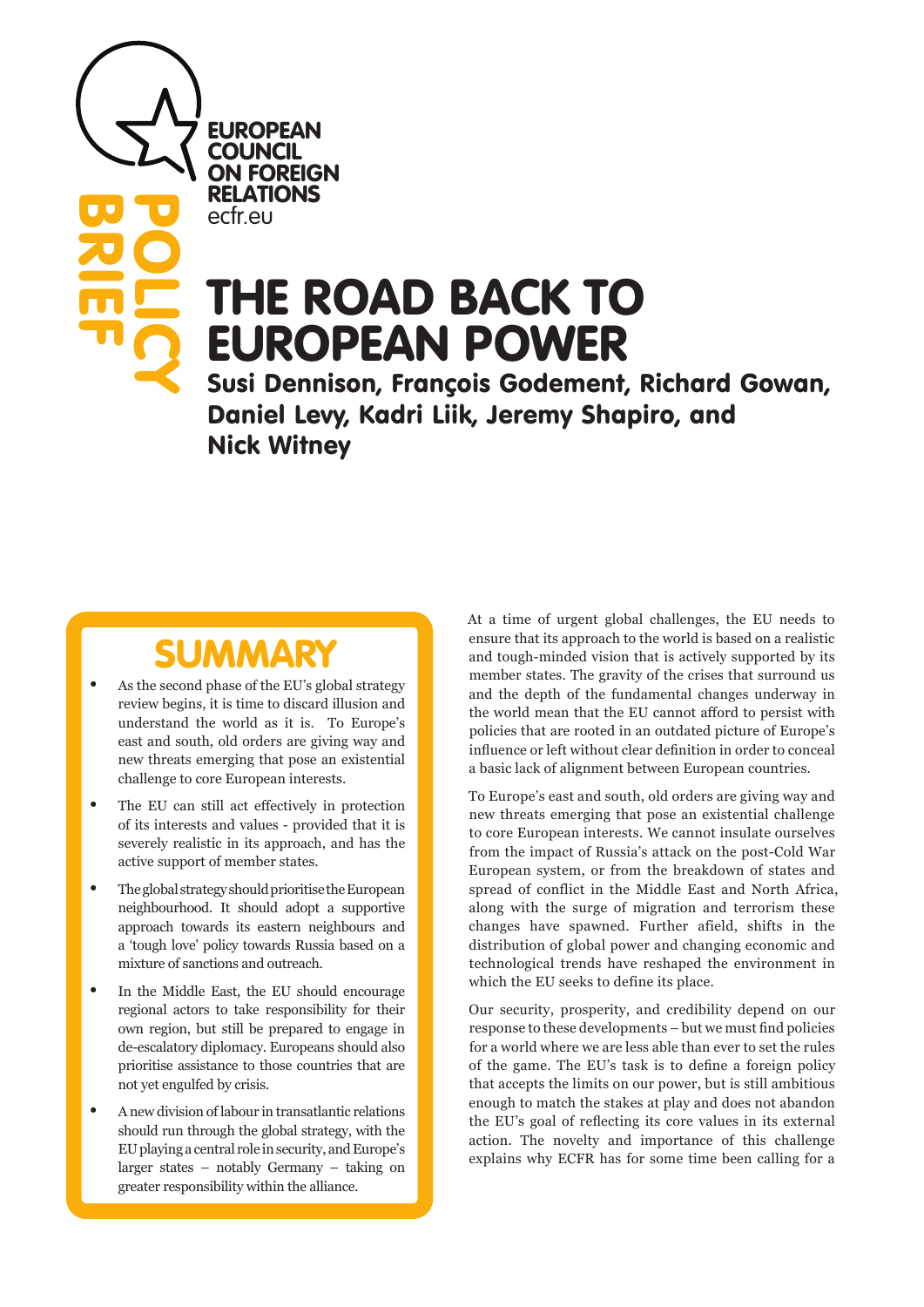comprehensive stocktaking of Europe's external relations.1 We therefore welcome the reflective report that Federica Mogherini put to national leaders at the recent European Council.2 This ECFR policy brief is intended to help kickstart the strategic phase of this discussion by suggesting how the EU can best define its foreign policy for a world that is being reordered around us.

The EU has the instruments to play an active role in the region surrounding it and in the wider world, from diplomacy to development, from security to the use of economic power. In other areas, such as military force and the emerging domain of cyberspace, we have the potential to mobilise and deploy our resources more coherently. But, on all these instruments, power lies primarily with the member states. The EU will only succeed in acting in a serious and focused way in the world if it defines a strategy that member states are prepared to put their weight behind, and that goes beyond fudging the differences in outlook that currently divide us. EU foreign policy needs to understand the range of differing national interests and preoccupations without succumbing to them; to accord a leading role to those with particular interests or expertise; and to develop the practice of solidarity so that those who do not much care are predisposed to give their support to those who do. For this reason, it is essential that the second phase of the European Security Strategy review is a frank conversation between member states, rather than simply a Brussels-led operation.

A realistic global strategy demands not only an assessment of Europe's place in the world and the different perspectives of the EU28, but also a hard-headed awareness of which issues are most urgent to tackle. An aspirational approach that ascribed equal importance to addressing all dimensions of the convoluted global scene would be a recipe for inaction. Europe's first priority must be to limit the damage caused by the crises on its eastern and southern borders.3 Beyond this, our policies and relationships with other powers will help determine the context in which we respond to these crises and pursue our longer-term goals. This paper sets out ECFR's vision of how the EU should define its strategy in the most important policy areas that confront it, as well as some suggestions for how the EU's strategic review should proceed.

#### **Russia and the new European order: operating in the new environment**

Many people in Europe still hope that the Minsk process on Ukraine will lead to a durable peace in Europe. But the last 18 months suggest that, in reality, the West cannot resolve

the underlying clash of interests. In these circumstances, Europe's role might be a constraining one, trying to manage the situation, because it cannot be quickly fixed.

The origins of Russia's problematic behaviour are multilayered. Vladimir Putin's personality plays a role, influenced by his worldview and his experience with the West, as he interprets it. The nature of the regime also contributes: lacking democratic legitimacy based on free elections, it needs to create emotional legitimacy by mobilising the population against an enemy – real or imagined, internal or external. It may also stem in part from the economic model of an oligarchic petro-state. But Russia's centuries-old self-identification is also crucial. Russia wants to see itself as a great power and its definition of great power status includes spheres of influence – hence the persistent wish to dominate its neighbours. We cannot expect to achieve profound change just by removing one or two of these sources. Russia's wish to dominate its neighbourhood has survived regime change before. It will ultimately disappear only when a profound rethink happens in Russia.

There is also a natural tension in Russia's relationship with the countries of the EU's Eastern Partnership. Since 1991, their independence has been hijacked by corrupt elites, resulting in stagnation, which was largely agreeable to Russia. Now, the Eastern Partnership societies are maturing and starting to demand better governance and the rule of law. The EU cannot but sympathise with this effort just as Russia, fixated on corrupt elites, has little choice but to resist it. The societies' attempts to democratise will become an inevitable source of tension both inside the countries and between Europe and Russia – for as long as Russia's soft power continues to be based on muscle mixed with corruption rather than on attraction.

In these circumstances the EU should adopt a supportive approach towards the eastern neighbourhood, and tough love towards Russia. We should try to bolster the independence of Russia's neighbours, which in practice means expanding our policies towards them to include help in security-related fields: security sector reform and the training of border guards and special services. Where we can, we should also support their economic independence – for example, in the fields of energy security and access to markets. All this will be complicated not just because of Russia but because many of the eastern neighbours are still governed by self-serving elites.

On Russia, we should adopt a dual strategy of sanctions and outreach. Sanctions boost our credibility with Moscow and constrain Russia's room for manoeuvre. At the same time, we should articulate that at the end of the day we want to have a functioning relationship with Russia – if not based on shared values then at least organised in ways that allow Europe not to undermine its own values. Cooperation between the EU and the Eurasian Economic Union (EEU) could well be one such element – if and when the EEU starts to work as a proper customs union and trade bloc.4

 $\overline{2}$ 

www.ecfr.eu

<sup>1</sup> See Susi Dennison, Richard Gowan, Hans Kundnani, Mark Leonard, and Nick Witney, "Why Europe Needs a New Global Strategy", European Council on Foreign Relations, October 2013,<br>available at <u>http://www.ecfr.eu/page/-/ECFR90\_STRATEGY\_BRIEF\_AW.pdf;</u> and also Nick Witney, Mark Leonard, François Godement, Daniel Levy, Kadri Liik, and Vessela Tcherneva, "Rebooting EU Foreign Policy", European Council on Foreign Relations, September 2014, available at [http://www.ecfr.eu/page/-/ECFR114\\_EU\\_BRIEF\\_SinglePages\\_\(1\).pdf.](http://www.ecfr.eu/page/-/ECFR114_EU_BRIEF_SinglePages_(1).pdf)

<sup>2</sup> "The European Union in a changing global environment", European External Action Service, 30 June 2015, available at [http://eeas.europa.eu/docs/strategic\\_review/eu-](http://eeas.europa.eu/docs/strategic_review/eu-strategic-review_strategic_review_en.pdf)[strategic-review\\_strategic\\_review\\_en.pdf.](http://eeas.europa.eu/docs/strategic_review/eu-strategic-review_strategic_review_en.pdf)

<sup>3</sup> For a more detailed analysis of EU policy towards its eastern and southern neighbours, see Nick Witney and Susi Dennison, "Europe's Neighbourhood: Crisis as the new normal", European Council on Foreign Relations, 23 June 2015, available at [http://www.ecfr.eu/](http://www.ecfr.eu/publications/summary/europes_neighbourhood_crisis_as_the_new_normal) [publications/summary/europes\\_neighbourhood\\_crisis\\_as\\_the\\_new\\_normal](http://www.ecfr.eu/publications/summary/europes_neighbourhood_crisis_as_the_new_normal).

<sup>4</sup> For more on the idea of EU–EEU cooperation, see Ivan Krastev and Mark Leonard, "The New European Disorder", European Council on Foreign Relations, November 2014, available at [http://www.ecfr.eu/page/-/ECFR117\\_TheNewEuropeanDisorder\\_ESSAY.pdf.](http://www.ecfr.eu/page/-/ECFR117_TheNewEuropeanDisorder_ESSAY.pdf)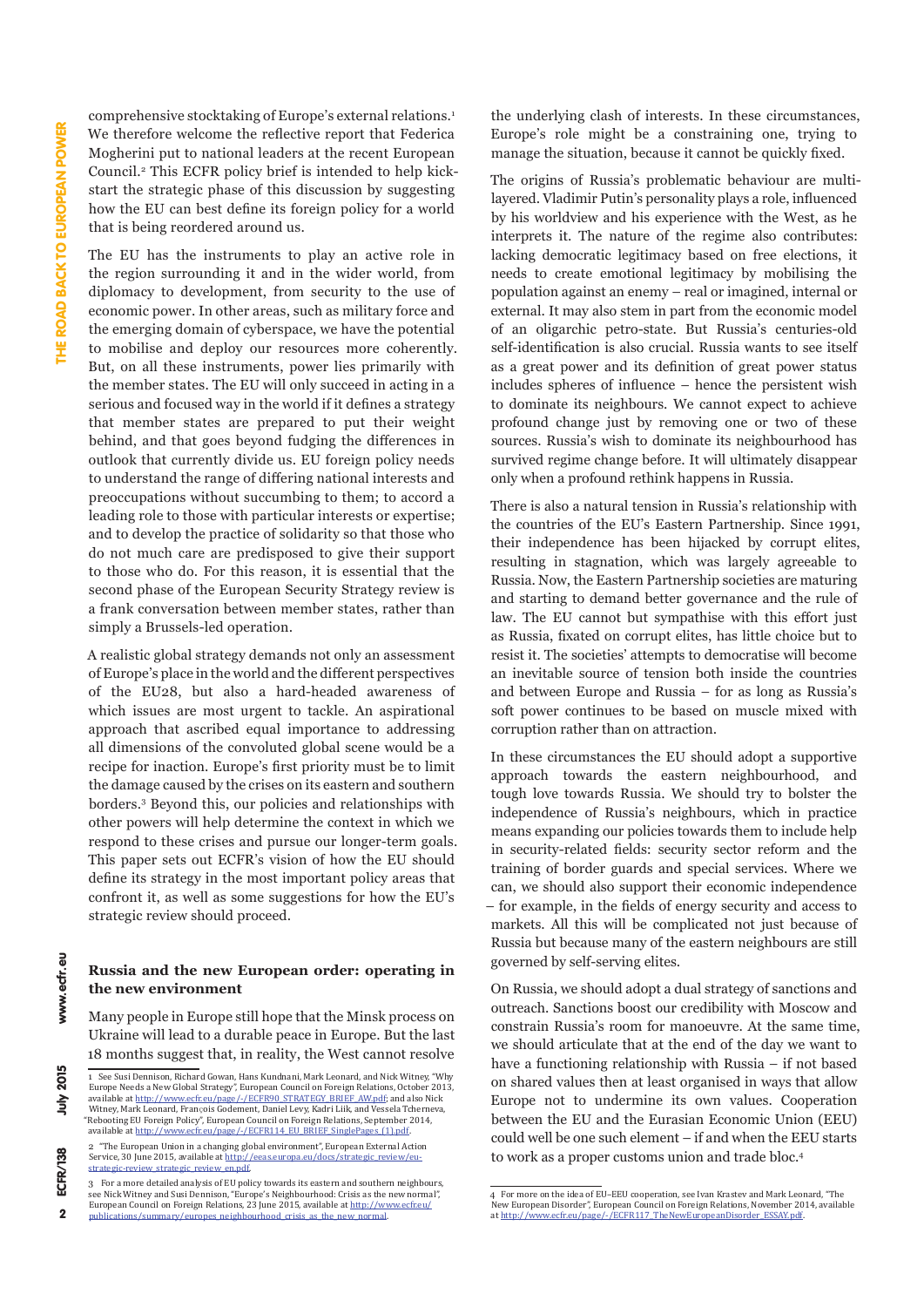#### **How to engage with the new geography of power in the Middle East**

To the south too, the crisis is current and impacting directly on the EU, as the dreams both of the migrants who are trying to come here in search of a better life, and of Europeans who believed in a post-war project based on solidarity, are shattered on the Mediterranean shores. The proportion of the Middle East and North African (MENA) region immersed in full-scale conflict has expanded further over the past year, including through the Islamic State's (ISIS) extension of its territorial reach in Iraq and Syria and spawning of progeny in North Africa, the Sahel, and beyond. The hard reality is that the scope for Europe – and indeed the United States – to play a significant role in handling this growing threat, or managing other aspects of the chaos engulfing the Middle East, is and should remain limited. Developments are orchestrated from within the region, largely among the triangle of Gulf Cooperation Council (GCC) states, Iran, and Turkey. The implosion of major states (with Egypt, Iraq, and Syria all sidelined as regional powers) has shifted the centre of gravity of regional political power eastwards to an unprecedented degree, to the Saudi/Iranian fault-line. The nominal recognition by Iran and Saudi Arabia of the common threat posed by ISIS has not translated into a common strategy, but has instead fuelled their blamegame narratives and sectarian escalation.

European states are divided on how to position themselves in relation to these complex regional struggles, even as their impact on Europe intensifies with the migration crisis, security threats from foreign fighters, and terror attacks in European cities. Europeans benefit from different and even competing sets of historical economic ties and contemporary profit opportunities in the region (GCC direct and funded arms purchases from France, for instance, add up to around €14 billion so far in 2015, as the Gulf has become one of the world's largest buyer of arms).5 Amid the relentless turmoil, EU member states often disagree on the priority pressure points and alliances for de-escalating chaos. America has not only turned inwards and towards Asia, it is also dealing with the effects of a Congress so tethered to a small clique of donors that it has become more divorced than ever from global realities. The implications for the reliability of US Middle East policy and by extension for European thinking on that region are shown by the Republican senators' recent letter to the Iranian Supreme Leader – an unprecedented intervention in a US diplomatic negotiation*.*

EU states should encourage the trend of regional actors squaring up to take responsibility for their own neighbourhood. But until the local powers find a modus

5 Our estimate is based on the following media reports: "Saudi Arabia becomes world's biggest arms importer", Middle East Eye, 8 March 2015, available at [http://](http://www.middleeasteye.net/news/saudi-arabia-becomes-worlds-biggest-importer-arms-1761403816)

[www.middleeasteye.net/news/saudi-arabia-becomes-worlds-biggest-importer](http://www.middleeasteye.net/news/saudi-arabia-becomes-worlds-biggest-importer-arms-1761403816)[arms-1761403816](http://www.middleeasteye.net/news/saudi-arabia-becomes-worlds-biggest-importer-arms-1761403816); Josh Irish and Cyril Altmeyer, "France and Qatar seal \$7 billion Rafale fighter jet deal", *Reuters*, 30 April 2015, available at http://uk.reuters [article/2015/04/30/uk-france-qatar-rafale-idUKKBN0NL0RE20150430;](http://uk.reuters.com/article/2015/04/30/uk-france-qatar-rafale-idUKKBN0NL0RE20150430) Oliver Holmes "French weapons arrive in Lebanon in \$3 billion Saudi-funded deal", *Reuters*, 20 April 2015, available at http://www.reuters.com/article/2015/04/20/us-mideast-crisis-leb [idUSKBN0NB0GI20150420](http://www.reuters.com/article/2015/04/20/us-mideast-crisis-lebanon-army-idUSKBN0NB0GI20150420); and Julien Ponthus and John Irish, "France's Hollande says Egypt to buy Rafale fighters, frigate", *Reuters*, 12 February 2015, available at [http://www.](http://www.reuters.com/article/2015/02/12/us-egypt-rafale-idUSKBN0LG1QV20150212)<br>
reuters com/article/2015/02/12/us-egypt-rafale-idlISKRN0LG10V20150212 -egypt-rafale-idUSKBN0LG1QV20150212

vivendi, Europeans will need to be more engaged with deescalatory diplomacy across a range of regional conflicts. Most of these involve the GCC states and Iran to varying degrees (although Libya sees GCC states at odds with each other, and the UAE in particularly unhelpful mode). Different EU states, particularly among the Quint (the E3 plus Italy and Spain), can use the relative closeness of their relations with Saudi Arabia and Iran respectively to nudge and create openings for problem-solving progress. Europe should not be taking sides in this sectarian struggle, but instead should be thinking about how to build on an Iran nuclear deal to promote broader regional engagement, and at the same time reassure and support the capacity of Gulf countries while not "compensating" allies in counter-productive ways.

Europeans will have to fortify their own national resilience against the likelihood of further extremism-motivated atrocities in European cities and against EU citizens in the region. Europeans should not jump head-first into Middle Eastern quagmires: ill-conceived responses to past provocations have advanced the extremists' agenda through European over-reaction and Islamophobic policies at home that sharpen distinctions and foment radicalisation. An improved European global strategy should not involve curtailing domestic civil liberties in response to supposed Middle Eastern threats. Europe's role as a normative actor in a liberal rules-based system will only be further tarnished.

In this old/new Middle East, Europeans should find a way to coherently articulate the inter-play between interests and values; this includes acknowledging where the former are being acted on without performing somersaults to suggest that the latter are somehow uppermost in our mind. We will deal with Cairo, Riyadh, and Tehran even if they do not share our values, and with Tel Aviv despite its violations of international norms, because it is in our interest to do so; but none should be showered with accolades or privileged partnerships while abuses and breaches of international law continue. Only lonely Tunisia is worthy for now of such support, which should itself be more meaningful. And we should recognise that our aid and assistance, while still necessary in many cases, will buy less, especially with the Gulf showering billions on pet projects (for example, \$23 billion in Gulf aid to Egypt in the 18 months after President Mohamed Morsi's ouster).6 We should therefore be more selective in where we deploy our limited largesse – continued subsidising of the Israel/Palestine status quo via Palestinian Authority funding might be a good place to draw a line. On the other hand, we might seek to add value in this complex region by focusing our support on the countries – including Jordan, Lebanon, and Tunisia – that are not yet engulfed by crisis but are under severe pressure from it.

<sup>6</sup> Tom Arnold, "Egypt got \$23 billion in aid from Gulf in 18 months – minister", *Reuters*, 2 March 2015, available at http://www.reuters.com/article/2015/03/02/egypt-in materizons, available at  $\frac{m_1m_2}{2}$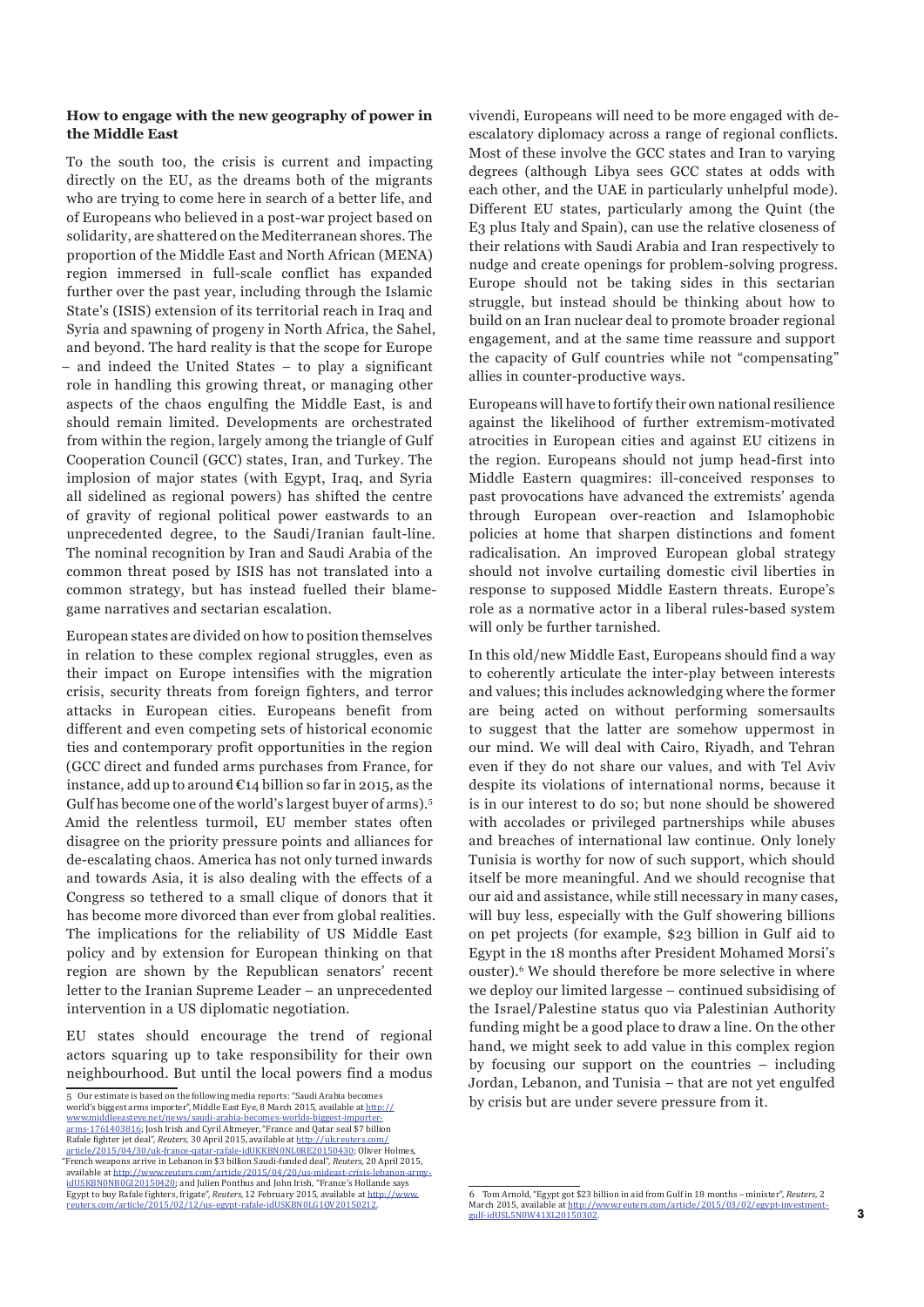#### **Beyond aid and peacekeeping: redefining the relationship with Africa**

As European leaders seek solutions to the most immediate humanitarian consequences of instability across the MENA region, there is a longer-term and broader dimension to this crisis. How can the EU do more to tackle conflict, instability, the rise of terrorist networks, and the effects of climate change, and create better economic prospects in the broader southern Mediterranean, Sahel, and sub-Saharan African regions? In the early months of 2015, of the thousands of migrants crossing the Mediterranean Sea to Europe, the majority were from sub-Saharan Africa, Eritrea, and Somalia (as well as Syria).7 Europeans can no longer ignore the reality that Africa is now a major strategic test for the EU, for economic, security, and geopolitical reasons.

The old pillars of Europe's relationship with Africa – development aid, humanitarian assistance, and peacekeeping – relate to another time for both partners. Although EU countries (individually and collectively) remain major donors despite the financial crisis, development aid is a declining source of influence. Chinese and other outside investment now overshadows the impact of EU aid and there is a growing debate about the value of aid among European states. Meanwhile, recent events across the Middle East, from Syria to Libya, are overwhelming humanitarian aid budgets.

The migrant crisis and instability in Mali and the Sahel also point to the limits of European powers' efforts to build security in Africa by funding UN and African-led peacekeeping operations. These multilateral operations have scored successes in stabilising countries such as Sierra Leone and Liberia, but struggled in cases such as Darfur, South Sudan, and now Mali, where Islamist terrorist groups regularly ambush and kill UN troops. The rise of Boko Haram in Nigeria has further underlined the potential for escalating chaos on the continent.

While many European governments are instinctively wary of sending their own troops to Africa, the convergence of humanitarian crises and terrorist threats on the continent is changing their calculations. After France led the way in intervening in Mali and the Sahel, the Netherlands, Estonia, Scandinavian countries, and even Germany have sent smaller numbers of troops to Africa in the last two years.8 But these efforts are still often piecemeal and have only a limited impact – the same was arguably true of early European efforts to help Nigeria fight Boko Haram, which often seemed tokenistic rather than strategic. The current EU plans to target people-smugglers off Libya display a similar short-termism.

But there are strategic opportunities for Europe in Africa, too. African governments, in particular Nigeria and Senegal, want better security cooperation against extremist groups (and Europeans still have greater security assets in Africa than China) and we should set up a stronger Euro-African

framework to manage this. European aid should also be better targeted to support crisis prevention, governance, and the rule of law in the continent's most fragile states, including Liberia, Sierra Leone, and Guinea, which were deeply affected by the 2014 Ebola epidemic. Without progress towards these goals, other economic development initiatives are typically futile in any case.

#### **The rise of Asia and the evolving multilateral system**

A further long-term challenge, with far-reaching implications for Europe's ability to respond to the crises that it faces to the east and the south, is that the international institutions that supported the post-World War II order are being eroded. Beyond the much-discussed power shift away from the West, there is clearly more competition for rule-making and implementation. Nothing symbolised the shift in international order better than China's successful Asia Infrastructure Investment Bank proposal, which won the support of 56 nations – among them 14 European member states.9

Many of the founders of the post-war liberal order are ready to work with new institutions; indeed, in some cases they seem more ready to do this than to consider changes to existing structures. But, more often than not, the initiators of these new institutions are emerging states suspicious of international intervention and demanding norms, and they promote a scaled-down version of the international order focused on their own priorities: sovereignty, stability, and growth.10 The EU has more to lose than any other actor if international institutions are further fragmented, and if international norms are degraded. Its member states should overcome the temptation to adapt to this new environment tactically and individually, but instead aim at a collective response.

While we have discovered that India too is willing to reject aspects of the liberal international system, and Putin crystallises a popular rejection of the West's encroachments, it is China that has done most to work towards a new, low-cost, and incentive-driven international order.<sup>11</sup> China promotes an international system driven by commercial and financial incentives, rather than soft or hard power. The order it is constructing minimises norms and legal enforcement while enshrining trade and capital flows from the protected vantage point of a self-styled developing economy on track to being the world's number one. The question for China's partners, and in particular the West and competitors among emerging nations, is where they should compromise in order to preserve China's integration in the global system, and what points cannot or should not be negotiable. How far will China's combination of competitive offers, growing military might, and an avoidance of responsibility compel others to minimise their own commitments to the

 $\Delta$ 

a

www.ecfr.

**2015**  $\frac{1}{2}$ 

<sup>7</sup> "Migrant Deaths Soar in the Mediterranean", International Organization for Migration, press release, 17 April 2015, available at [http://www.iom.int/news/migrant-deaths-soar](http://www.iom.int/news/migrant-deaths-soar-mediterranean)**[mediterranean](http://www.iom.int/news/migrant-deaths-soar-mediterranean)** 

<sup>8</sup> See ECFR's European Foreign Policy Scorecard in 2013, 2014, and 2015 for leader/ slacker data relating to contributions to CSDP and other missions, available at [http://www.](http://www.ecfr.eu/scorecard) [ecfr.eu/scorecard.](http://www.ecfr.eu/scorecard)

For more on this development, see François Godement, "China's promotion of a low-cost international order", European Council on Foreign Relations, 6 May 2015, available at http://www.ecfr.eu/article/commentary\_chinas\_promotion\_of\_a\_low\_cost\_internation [order3017](http://www.ecfr.eu/article/commentary_chinas_promotion_of_a_low_cost_international_order3017)

<sup>10</sup> For a fuller exploration of the evolving UN system, see Richard Gowan, "Bursting the UN Bubble: How to Counter Russia in the Security Council", European Council on Foreign Relations, June 2015, available at [http://www.ecfr.eu/page/-/Bursting\\_the\\_UN\\_bubble.pdf](http://www.ecfr.eu/page/-/Bursting_the_UN_bubble.pdf). 11 India signed both oil and nuclear-reactor construction deals with Russia in the second half of 2015 after the EU had adopted its sanctions on Russia.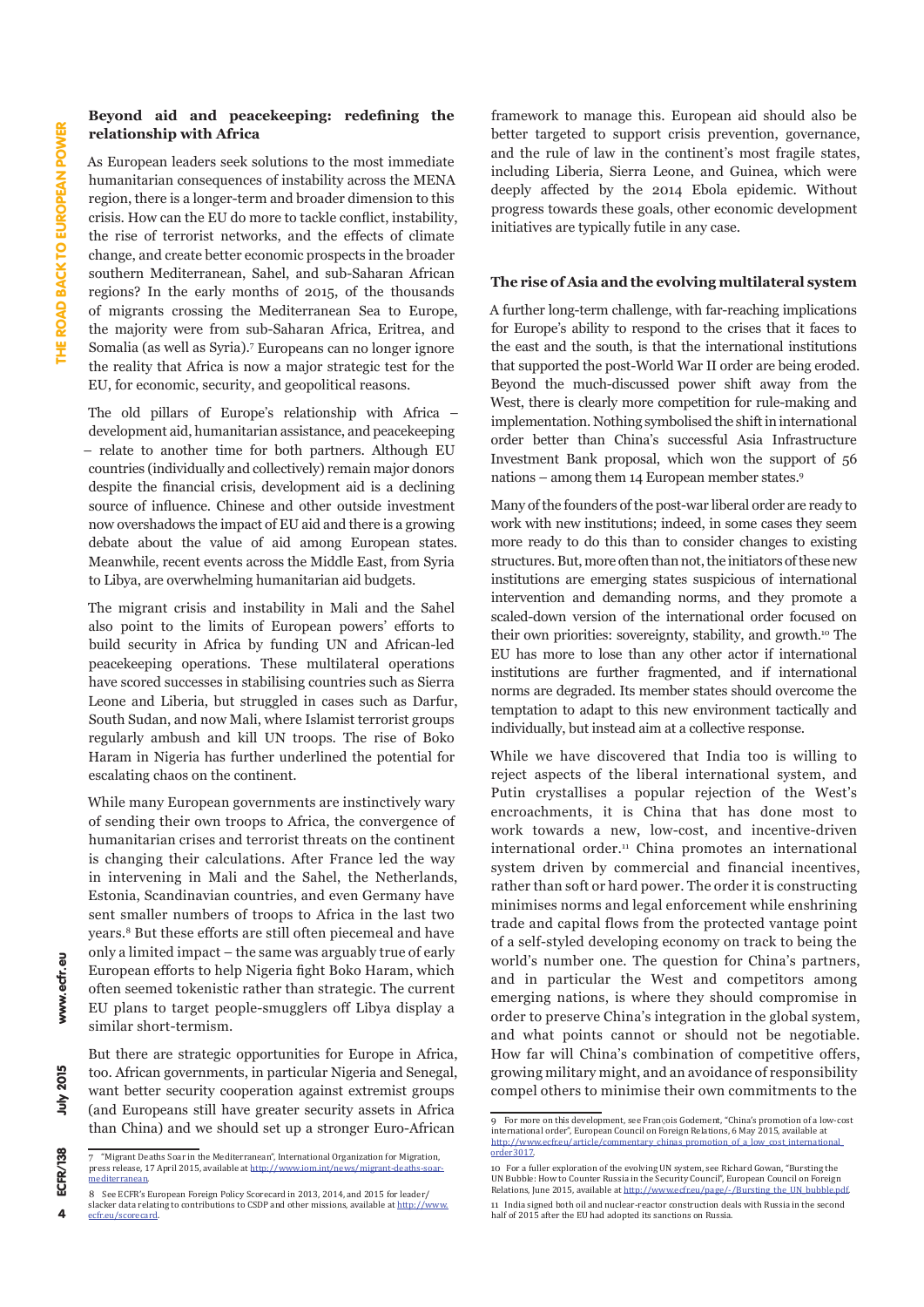international order? Will military intervention become such a high-cost proposition (from a political as well as humanitarian point of view) that the threshold is set higher and higher?

Sanctions and conditionality have been seen as Western weapons of choice, reducing military conflict while achieving results. But, in almost every case, backdoors exist that have been used by China, with the justification that they resist conditionality and promote win-win. More generally, how much will developed societies cut down their norms to match the less optimal set of rules that sustain the dynamism of emerging economies? Is "strategic caution" a consequence of the long-term competition with China? Finally, if diplomacy is about making compromises with people who do not share one's views, the EU in particular needs to recalibrate its approach to projecting norms and values, and find the level most appropriate for coalitions of interest to further its objectives.

This is no easy task. Simply "becoming more like them" is not an option for a continent that has aspired to global rule-making for so long. And indeed, European values remain attractive to individuals. In relation to Ukraine as well as in the Mediterranean refugee crisis, Europe has in fact underestimated its attractiveness. But in many other ways, Europe, as Japan did in preceding decades, has priced itself out of the competition by insisting on a complex "empire of norms" that is hindering its competitiveness, repelling many partner states, and not answering the global demand for growth.

As a starting point, the EU might seek to prioritise within the human rights and social agenda, perhaps focusing more on implementation and on economic actors for environmental targets in relationships where norms are most contested, and deepening the European toolbox for international finance. These goals should also be better integrated into overall European strategy, so that when, for example, European representatives are meeting with China, there is a common understanding about what issues will be on the table and what will not. Rather than isolating itself with overambitious normative goals, Europe might set a shorter list of priorities, to form a core part of each regional approach.<sup>12</sup>

#### **A new transatlantic bargain**

A nostalgic view of the EU–US relationship is a common thread running through Europe's unrealistic approaches to the four challenges outlined above. Global power shifts – the rise of the rest – argue for a reinforced partnership across the Atlantic in defence of shared values and interests. Yet the current picture is one of continental drift, as Americans and Europeans become decreasingly capable of or interested in working together effectively in an ever more contested world.

The transatlantic relationship is at once the relationship on which Europe most depends for hard security, and the relationship in which Europeans are most prone to wishful thinking. The shared values and culture across the Atlantic tend to promote such complacency, of course. But it also stems from a belief that the long and successful history of transatlantic partnership has put in place a more or less permanent security bargain. According to that bargain, the US retains ultimate responsibility for peace and security in Europe, while Europeans contribute what they can and generally support the US politically on major international security issues. Many European governments, even as they complain of American policy in many areas, retain a belief – or at least a hope – that the old bargain still applies.

For better or for worse, the reality is otherwise. The old bargain is quite simply no longer on offer. In a more contested world that America can no longer dominate, the US is undertaking a fierce effort to husband its resources and prioritise its commitments. President Barack Obama's ambition has been to disengage from wasteful conflicts in the wider Middle East and refocus American attention and efforts on the Asia-Pacific. In American eyes, Europe's role in the new transatlantic bargain should have been to facilitate this rebalancing by taking up the slack – assuming more responsibility for stability and security in its own backyard.

It is not just events – the rise of ISIS, the emergence of an aggressively recidivist Russia – which have dramatically slowed the intended rebalancing. Few Europeans have shown any appetite for new responsibilities – or even for investing properly in their own defence. Europe, of course, remains a valuable, indeed invaluable, US partner. Recent cooperation on, for example, the development of sanctions on Russia has shown yet again that many aspects of US strategy can only be delivered in collaboration with Europe.

Yet too often in recent decades, Europeans have been content to tag along behind the US in international affairs. A new, more realistic, transatlantic bargain will require a stronger European sense of Europe's own interests and identity. In a world of many problems, America needs partners not followers. The development of a global strategy provides the right moment to agree to a more productive approach to the transatlantic partnership. There is scope on both sides – and a desire in Washington – for a new division of labour whereby the EU plays as central a role in transatlantic security relations as NATO, and in which Europe's larger states – notably Germany – can leverage their geo-economic power to take on greater responsibility within the alliance.

#### **Division at home: the challenges to delivering a new strategy**

The ultimate reality is that there are no straightforward answers to any of the five issues that this brief has explored. The "right approach" to tackling them is differently assessed in Berlin, Brussels, Rome, Warsaw, and other EU capitals. The idea of a common foreign policy across all regions of interest is a fantasy. National political concerns are, inevitably, paramount for EU governments, and their

<sup>12</sup> For more on a more effective approach to supporting values in European foreign policy, see Susi Dennison and Anthony Dworkin, "Towards an EU Human Rights Strategy for a Post-Western World", European Council on Foreign Relations, September 2010, available<br>at http://www.ecfr.eu/page/-/towards-an-FII-human-rights-strategy-for-a-nost-western at http://www.ecfr.eu/page/-/towards-an-EU-human-rights-str [world.txt.pdf](http://www.ecfr.eu/page/-/towards-an-EU-human-rights-strategy-for-a-post-western-world.txt.pdf).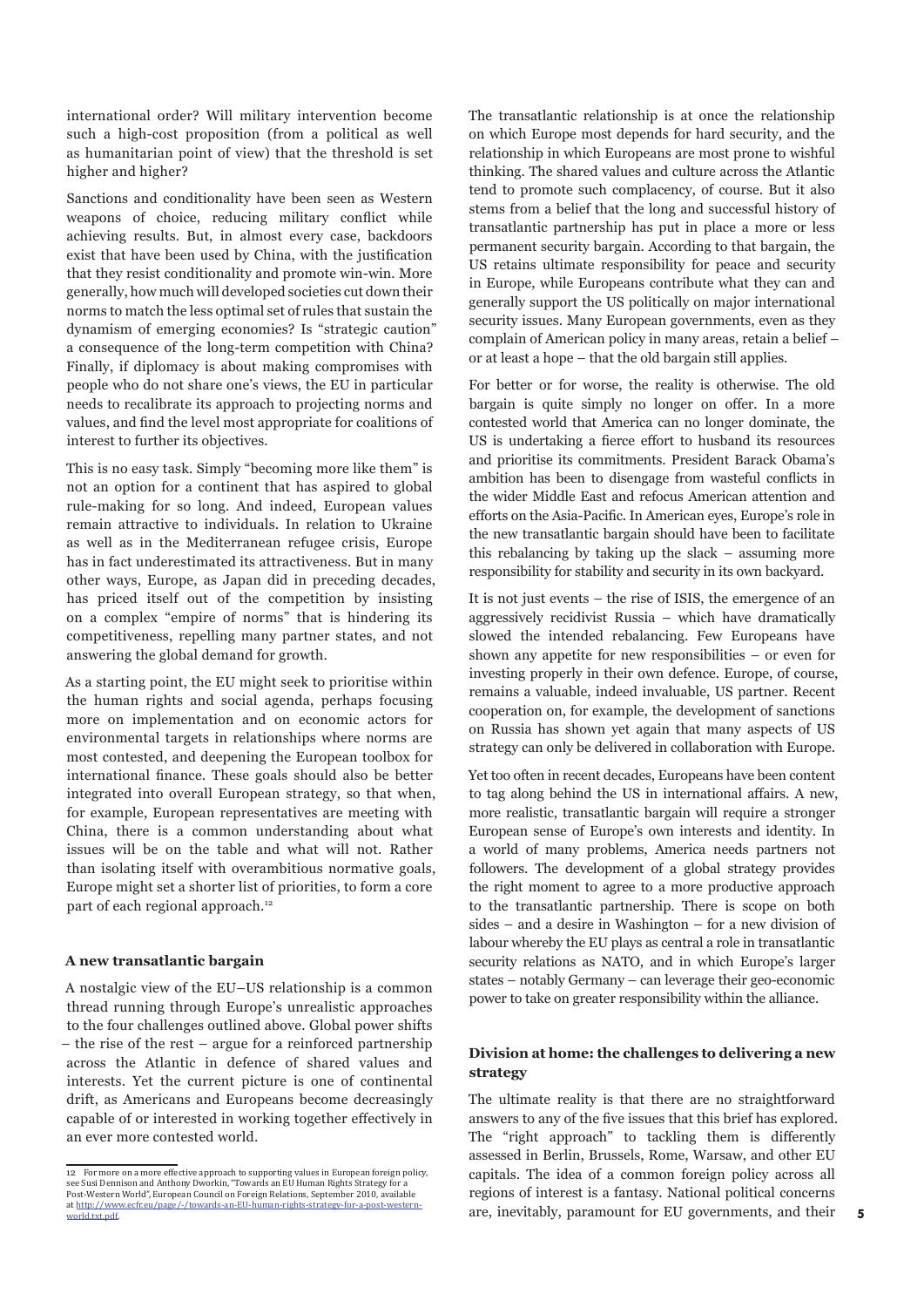implications for foreign policy differ from member state to member state. Concerns about the impact of austerity policies and immigration have fuelled a rise of the far right, of anti-EU, and of anti-establishment parties across the continent – some with sympathy for Russia's recent actions in the European neighbourhood. The surge in support for these groups in the European Parliament elections a year ago, the lurch towards "illiberal democracy" in Victor Orban's Hungary, the growth in strength of Podemos in Spain, and the election of Syriza in Greece all testify to this phenomenon in different ways, and contribute to the multifarious European political picture.13 Meanwhile, the euro crisis continues to preoccupy EU states, contributing to deep internal divisions between creditor and debtor countries, and limiting the resources that member states are willing to devote to any aspect of foreign policy.

From this point of view, Federica Mogherini was right to spend time early in the European Global Strategy review process in the member states, listening to their outlooks on the world. Now that her review team has mapped the global picture, the indispensable next stage is for some frank conversations with the member states about where on this map their priority interests and perceived threats lie, and where the real tensions between interests, values, and intra-EU solidarity might arise. Mogherini's team will be organising a series of discussions around the EU; but this public activity would be usefully underpinned by the creation of a private working group with senior officials from each of the 28 member states, to function as a sort of "intergovernmental conference" – spelling out the different priorities, and red lines, of different national capitals. Building on this exchange, the review team could identify the interests that are common to all member states, those shared between some, and those of individual or minority concern. This does not mean that we should be aiming for a collective foreign policy pitched at the lowest common denominator. Indeed, as the example of the adoption of sanctions on Russia in 2014 demonstrated, where Europe as a whole faces an overriding threat, it is capable of coming together around a strong policy, even one that has domestic costs. As part of the second phase of the Global Strategy review, however, there may be merit in exploring whether the EU needs better institutional mechanisms for establishing and sustaining unity on these issues, and ensuring that policy is followed through and implemented, in order that the burden of responsibility does not fall unduly on leading member states, in particular Germany.

Where collective interests and threat perceptions do not overlap so completely, "variable geometry" – coalitions in which one or more member states are willing to lead – may be the only realistic option for an effective European foreign policy. But, as the example of European inaction over the collapse of the Libyan state in 2014 showed, this cannot always be ad hoc. Although instability in Libya and its wider region is of direct concern to many countries in Europe, a belief that other countries would take the lead in

shaping a European response ultimately resulted in no EU state or institution doing so – with dramatic consequences for Europe in terms of migration inflows and the expansion of ISIS. The intergovernmental process in phase two of the Global Strategy review should establish ground rules for coalitions of the willing on policies where all 28 states are unlikely to place resources – starting with invariable involvement of the External Action Service, with the job of ensuring that non-participant member states are kept in the picture as necessary.

#### **Conclusion**

The first phase of the Mogherini review puts the EU foreign policy community in a strong position to develop a new Global Strategy. This can only be done on the basis of a full understanding of Europe's new, less central, place in the international system, and the implications that this has for the immediate crises with which Europe is grappling to the east and south, as well as the more structural challenges in the transatlantic relationship, in the changing multilateral system, and in the EU's relations with Africa.

Having come this far, member states should devote time and effort at this point to an honest discussion about where their foreign policy priorities lie, and where they have influence on the key issues confronting them. Clarity about what the EU wants to achieve in its region and the world is the indispensable foundation for an effective strategy, and that will only come through incorporating rather than glossing over member state perspectives. It is therefore critical that member state engagement in phase two of the Global Strategy review does not take place only in Brussels, or through the outreach events within the think-tank community, but also involves a network of nominated officials in each of the 28 member state capitals. A process that ensures ownership of the developing strategy by member state governments is essential if the result is to be the basis for a decisive and vital foreign policy, rather than an aspirational document that the new realities of today's world quickly render obsolete.

<sup>13</sup> Christian Keszthelyi, "Merkel questions Orban's term 'illiberal democracy'", *Budapest Business Journal*, 2 February 2015, available at [http://bbj.hu/politics/merkel-questions](http://bbj.hu/politics/merkel-questions-orbans-term-illiberal-democracy_91829)[orbans-term-illiberal-democracy\\_91829.](http://bbj.hu/politics/merkel-questions-orbans-term-illiberal-democracy_91829)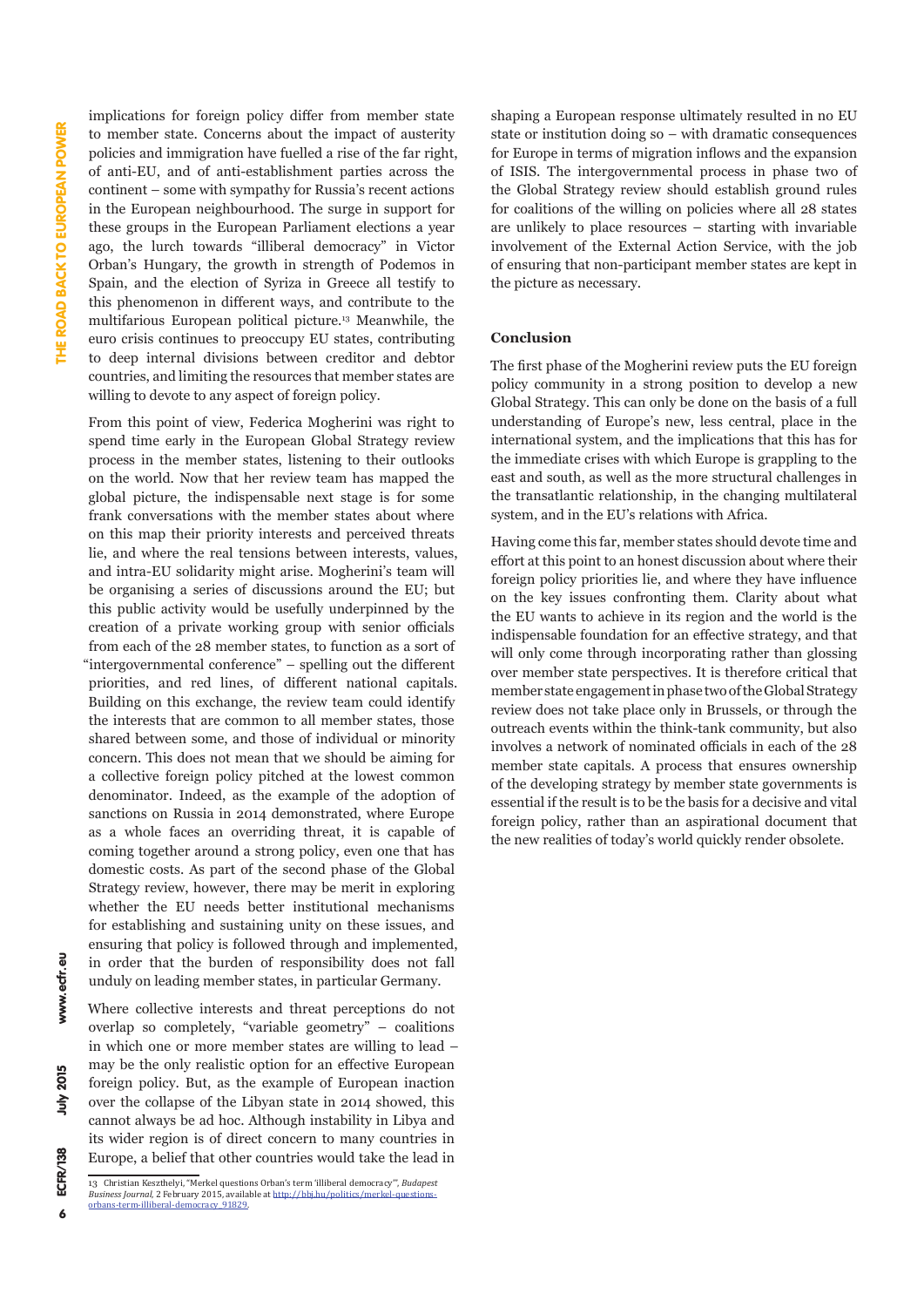### About the authors

*Susi Dennison* is co-director of the European Power programme at the European Council on Foreign Relations. With ECFR, her publications include *Towards an EU human rights strategy for a post western world* (2010) with Anthony Dworkin, *Why Europe needs a new Global Strategy* (2013) with various ECFR authors, and she has been project leader of the European Foreign Policy Scorecard for the past three years.

*François Godement* is Director of the Asia & China programme at the European Council on Foreign Relations. He is the editor of China Analysis and the author of *Que veux la Chine? De Mao au capitalisme* (2012) and numerous ECFR publications including *China on Asia's mind* (2014) and *France's "pivot" to Asia* (2014).

*Richard Gowan* is an associate fellow at ECFR. He coauthored ECFR's first report on the UN (*A Global Force for Human Rights?*) with Franziska Brantner in 2008. He was Research Director at New York University's Center on International Cooperation until June 2015, and is an Adjunct Professor at Columbia University's School of International and Public Affairs. He writes a weekly column for *World Politics Review*.

*Daniel Levy* is the Director of the Middle East and North Africa programme at the European Council on Foreign Relations. Previously Levy was a senior fellow at The New America Foundation and the Century Foundation and the founding editor of Middle East Channel.

*Kadri Liik* is a Senior Policy Fellow at the European Council on Foreign Relations. Before joining ECFR in October 2012, Kadri was the director of the International Centre for Defence Studies in Estonia. Her publications for ECFR include *Russia's Pivot to Eurasia* (2014) and *Regime Change in Russia* (2013).

*Jeremy Shapiro* is a fellow in the Project on International Order and Strategy and the Center on the United States and Europe at Brookings. He is also the editor of the Foreign Policy program's blog Order from Chaos. Prior to re-joining Brookings, he was a member of the U.S. State Department's policy planning staff, where he advised the secretary of state on U.S. policy in North Africa and the Levant. At ECFR, he has previously co-authored with Nick Witney: *Towards a post-American Europe: a power audit of EU-US relations* (2009).

*Nick Witney* is co-director of the European Power programme at the European Council on Foreign Relations. With ECFR, Nick has written variously on defence and security and Middle East and transatlantic issues. His recent (co-authored) publications for ECFR include *Why Europe Needs a New Global Strategy* (2013) , *Rebooting EU Foreign Policy* (2014) and *Europe's neighbourhood: crisis as the new normal* (2015).

## Acknowledgements

The authors are grateful to the Austrian Ministry of Defence and Sport, who co-financed this brief. We would like to thank various ECFR staff colleagues who contributed to the improvement of the text, as well as to members of our Council who provided important insights during exchanges on Europe's Global Strategy at ECFR's annual council meeting in June 2015.